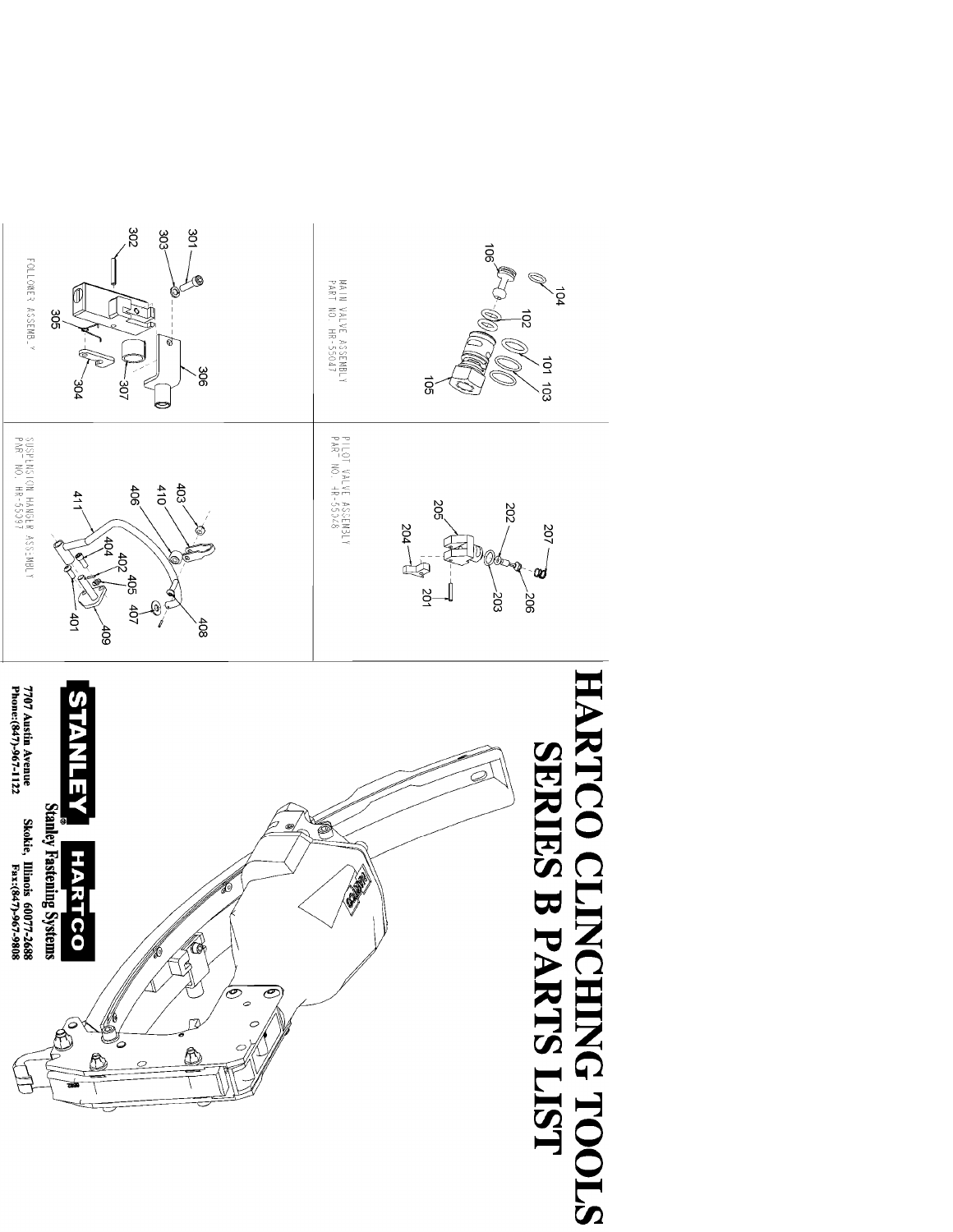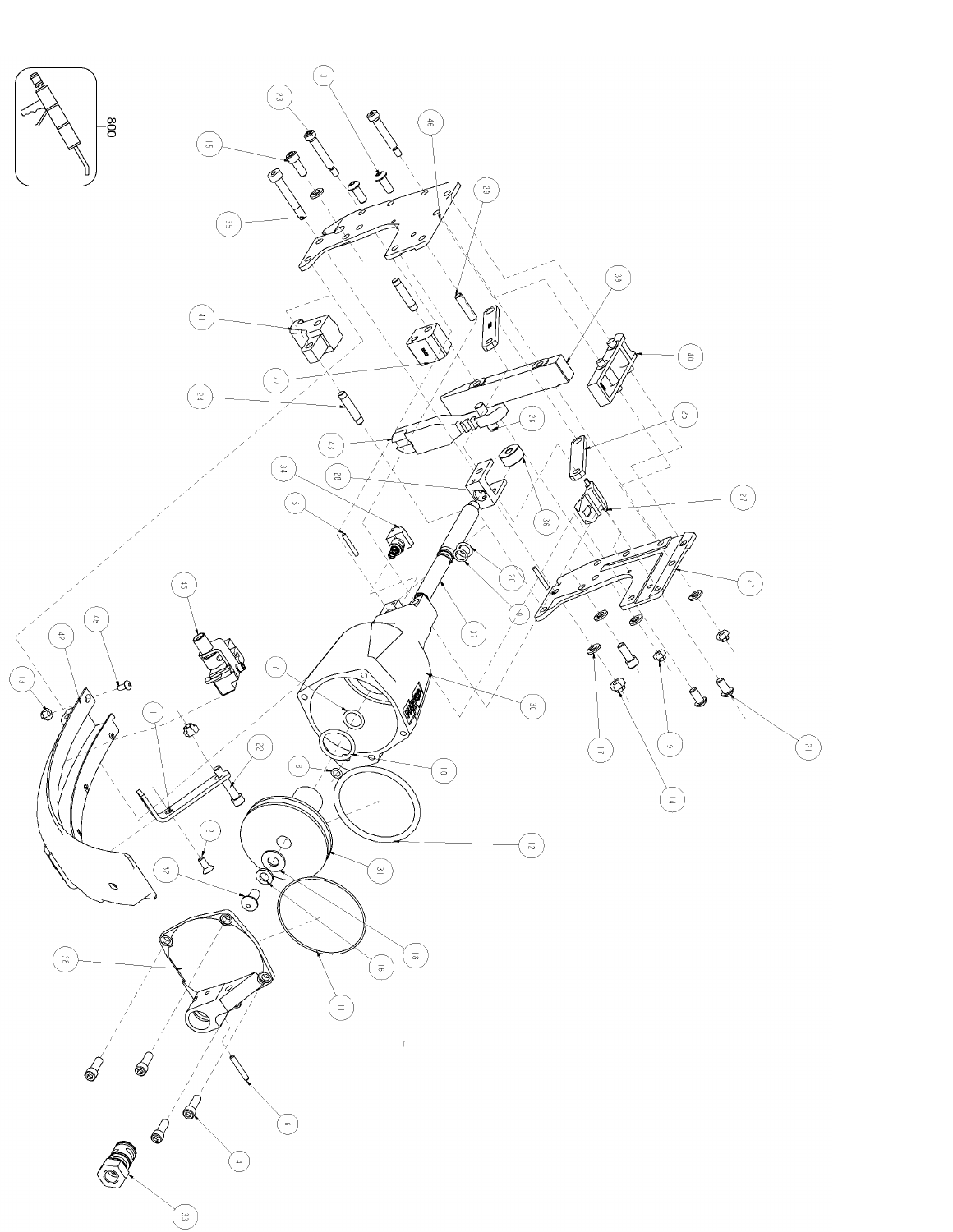## **Parts List for HR-88B Type 0**

| Item Number    | <b>Part Number</b> | Description                 | <b>Qty Required</b> |
|----------------|--------------------|-----------------------------|---------------------|
| $\mathfrak{Z}$ | HR-15000           | BHCS 1/4-20 X 5/8           | $\overline{2}$      |
| $\overline{4}$ | HR-15001           | SHCS 1/4-20 X 3/4           | $\overline{4}$      |
| 5              | HR-15004           | <b>PIN-DOWEL 1/8 X 7/8</b>  | $\overline{2}$      |
| 6              | HR-15005           | <b>PIN- ROLL 5/32 X 1</b>   | $\mathbf{1}$        |
| $\overline{7}$ | HR-15010           | O-RING VITON 9/16 X         | $\mathbf{1}$        |
| 8              | HR-15011           | O-RING 1/4 X 3/8 X 1        | $\mathbf{1}$        |
| 9              | HR-15014           | O-RING 3/8 X 1/2 X 1        | $\mathbf{1}$        |
| 10             | HR-15015           | <b>O-RING VITON 1 X 1 1</b> | $\mathbf{1}$        |
| 11             | HR-15016           | O-RING 2 7/8 X 3 X 1        | $\mathbf{1}$        |
| 12             | HR-15017           | O-RING 2 3/4 X 3 1/8        | $\mathbf{1}$        |
| 13             | HR-15020           | NUT-THIN JAM FLEXLO         | $\mathbf{1}$        |
| 14             | HR-15023           | NUT-FLEXLOC 1/4-20          | $\overline{2}$      |
| 15             | HR-15028           | SHCS 1/4-20 X 5/8           | $\overline{2}$      |
| 16             | HR-15029           | <b>WASHER-LOCK 5/16 ID</b>  | $\mathbf{1}$        |
| 17             | HR-15031           | WASHER-LOCK 1/4 ID          | 5                   |
| 18             | HR-15038           | <b>WASHER-FLAT 3/8 X 1</b>  | $\mathbf{1}$        |
| 19             | HR-15044           | NUT-FLEXLOC 10-24           | $\overline{2}$      |
| 20             | HR-15054           | O-RING                      | $\mathbf{1}$        |
| 21             | HR-15061           | BHCS 1/4-20 X 1/2           | $\overline{2}$      |
| 22             | HR-15063           | SHCS 1/4-20 X 1-1/4         | 1                   |
| 23             | HR-15235           | SHSS 1/4 X 1 1/4            | 2                   |
| 24             | HR-55002           | <b>PIN - SIDE PLATE</b>     | $\overline{2}$      |
| 25             | HR-55008           | <b>LINK</b>                 | $\overline{2}$      |
| 26             | HR-55009           | PIN-DOWEL $5/16$ X 1        | 1                   |
| 27             | HR-55012           | <b>TRIGGER COMPLETE</b>     | 1                   |
| 28             | HR-55017           | YOKE - PISTON ROD           | 1                   |
| 29             | HR-55018           | PISTON PIN - ROLLER         | 1                   |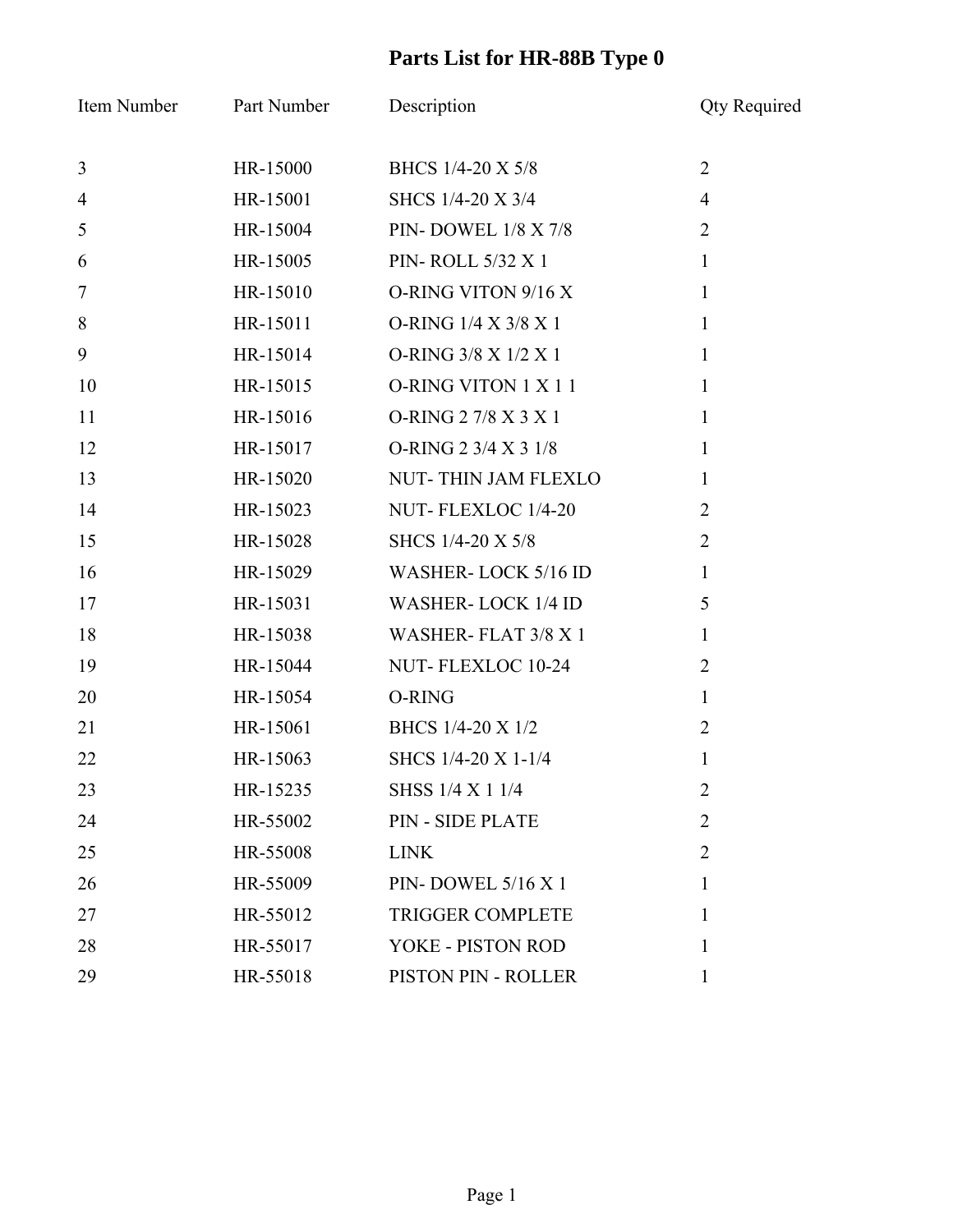## **Parts List for HR-88B Type 0**

| Item Number | <b>Part Number</b> | Description                | <b>Qty Required</b> |
|-------------|--------------------|----------------------------|---------------------|
| 30          | HR-55020           | HOUSING CL-CC-TM           | $\mathbf{1}$        |
| 31          | HR-55021           | PISTON CL-CC-AK-LN-T       | 1                   |
| 32          | HR-55022           | PISTON SCREW               | $\mathbf{1}$        |
| 33          | HR-55047           | MAIN VALVE ASSY. CL-       | $\mathbf{1}$        |
| 34          | HR-55048           | PILOT VALVE ASSY. CL       | $\mathbf{1}$        |
| 35          | HR-55056           | <b>STUD-SHOULDER BOLT</b>  | $\mathbf{1}$        |
| 36          | HR-55103           | <b>ROLLER</b>              | $\mathbf{1}$        |
| 39          | HR-65112           | <b>FRONT PLATE</b>         | $\mathbf{1}$        |
| 40          | HR-65115           | <b>TOP PLATE</b>           | $\mathbf{1}$        |
| 41          | 120380             | <b>ANVIL-MOD88B</b>        | $\mathbf{1}$        |
| 43          | HR-55189           | <b>BLADE M88</b>           | $\mathbf{1}$        |
| 44          | HR-55193           | <b>BLADE GUIDE M88</b>     | $\mathbf{1}$        |
| 45          | HR-65069           | FOLLOWER ASSY. MOD.        | $\mathbf{1}$        |
| 46          | HR-55191           | PLATE-R.H.                 | $\mathbf{1}$        |
| 47          | HR-55192           | PLATE-L.H.                 | $\mathbf{1}$        |
| 48          | TL778206           | <b>SCREW-SS BUTTON HEA</b> | $\mathbf{1}$        |
| 101         | HR-15010           | O-RING VITON 9/16 X        | $\mathbf{1}$        |
| 102         | HR-15012           | O-RING 3/8 X 9/16 X        | $\overline{2}$      |
| 103         | HR-15013           | O-RING 5/8 X 3/4 X 1       | $\overline{2}$      |
| 104         | HR-15014           | O-RING 3/8 X 1/2 X 1       | $\mathbf{1}$        |
| 201         | HR-15002           | PIN-ROLL 3/32 x 1/2        | $\mathbf{I}$        |
| 202         | HR-15008           | O-RING 1/8 X 1/4 X 1       | 1                   |
| 203         | HR-15009           | O-RING 5/16 X 7/16 X       | 1                   |
| 204         | HR-55013           | <b>VALVE LEVER CL-CC</b>   | 1                   |
| 205         | HR-55014           | PILOT VALVE BODY CL-       | 1                   |
| 206         | HR-55015           | VALVE STEM CL-CC           | 1                   |
| 207         | HR-55016           | SPRING CL-CC               | 1                   |